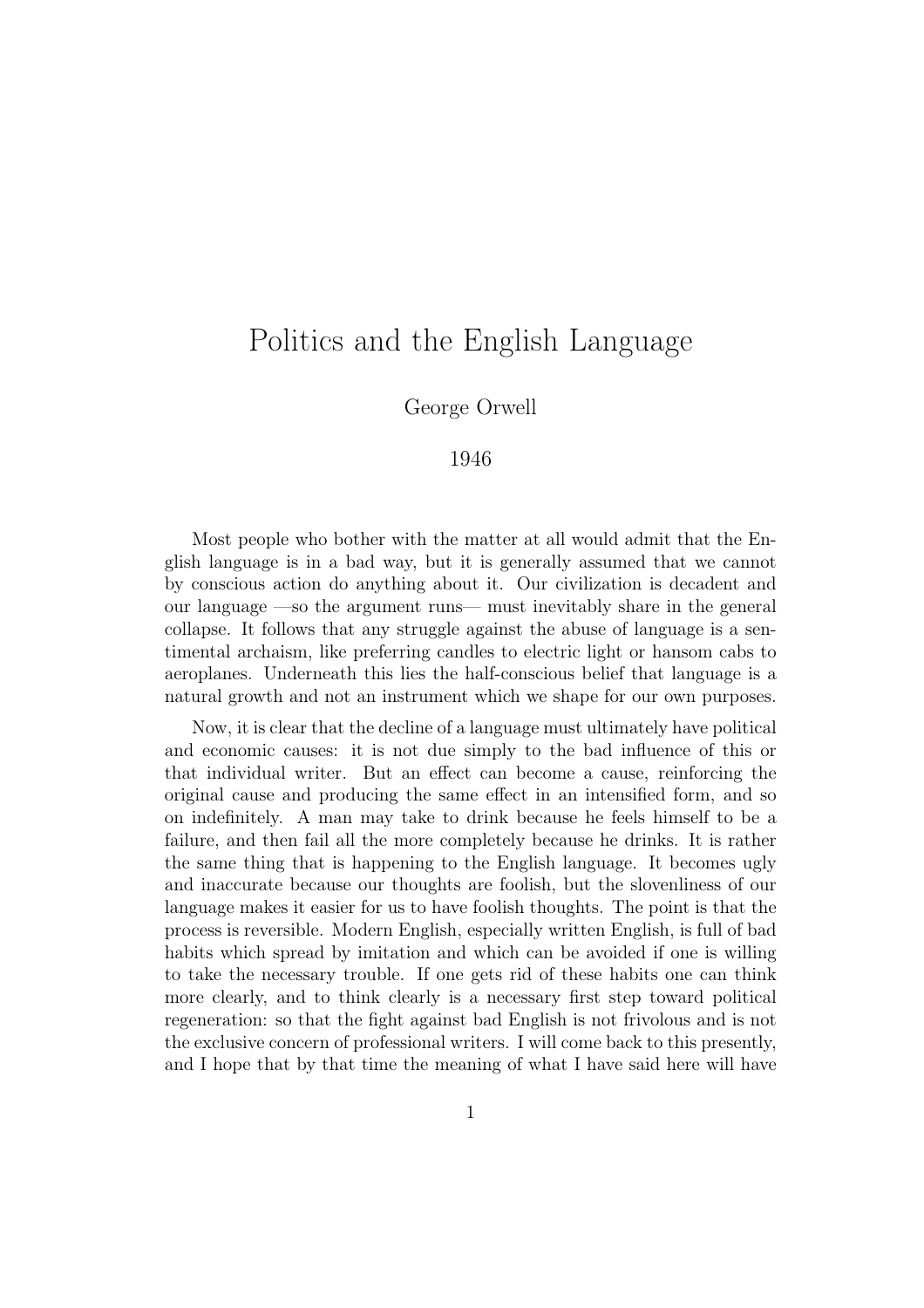become clearer. Meanwhile, here are five specimens of the English language as it is now habitually written.

These five passages have not been picked out because they are especially bad —I could have quoted far worse if I had chosen— but because they illustrate various of the mental vices from which we now suffer. They are a little below the average, but are fairly representative examples. I number them so that I can refer back to them when necessary:

- 1. I am not, indeed, sure whether it is not true to say that the Milton who once seemed not unlike a seventeenth-century Shelley had not become, out of an experience ever more bitter in each year, more alien [sic] to the founder of that Jesuit sect which nothing could induce him to tolerate. Professor Harold Laski (Essay in Freedom of Expression)
- 2. Above all, we cannot play ducks and drakes with a native battery of idioms which prescribes egregious collocations of vocables as the Basic put up with for tolerate, or put at a loss for bewilder. Professor Lancelot Hogben (Interglossia)
- 3. On the one side we have the free personality: by definition it is not neurotic, for it has neither conflict nor dream. Its desires, such as they are, are transparent, for they are just what institutional approval keeps in the forefront of consciousness; another institutional pattern would alter their number and intensity; there is little in them that is natural, irreducible, or culturally dangerous. But on the other side, the social bond itself is nothing but the mutual reflection of these self-secure integrities. Recall the definition of love. Is not this the very picture of a small academic? Where is there a place in this hall of mirrors for either personality or fraternity?

Essay on psychology in Politics (New York)

4. All the "best people" from the gentlemen's clubs, and all the frantic fascist captains, united in common hatred of Socialism and bestial horror at the rising tide of the mass revolutionary movement, have turned to acts of provocation, to foul incendiarism, to medieval legends of poisoned wells, to legalize their own destruction of proletarian organizations, and rouse the agitated petty-bourgeoise to chauvinistic fervor on behalf of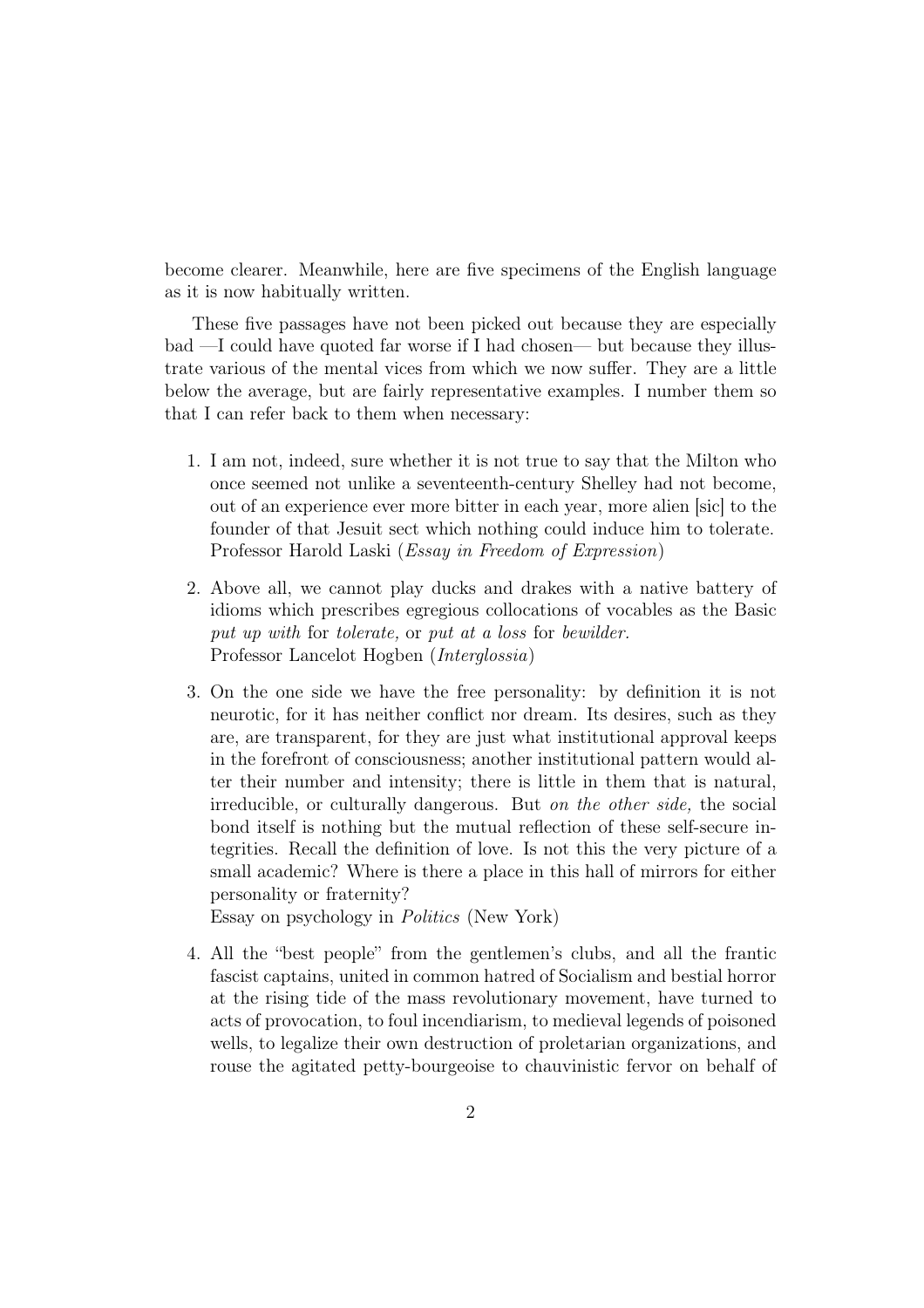the fight against the revolutionary way out of the crisis. Communist pamphlet

5. If a new spirit is to be infused into this old country, there is one thorny and contentious reform which must be tackled, and that is the humanization and galvanization of the B.B.C. Timidity here will bespeak canker and atrophy of the soul. The heart of Britain may be sound and of strong beat, for instance, but the British lion's roar at present is like that of Bottom in Shakespeare's A Midsummer Night's Dream —as gentle as any sucking dove. A virile new Britain cannot continue indefinitely to be traduced in the eyes or rather ears, of the world by the effete languors of Langham Place, brazenly masquerading as "standard English." When the Voice of Britain is heard at nine o'clock, better far and infinitely less ludicrous to hear aitches honestly dropped than the present priggish, inflated, inhibited, school-ma'amish arch braying of blameless bashful mewing maidens! Letter in Tribune

Each of these passages has faults of its own, but, quite apart from avoidable ugliness, two qualities are common to all of them. The first is staleness of imagery; the other is lack of precision. The writer either has a meaning and cannot express it, or he inadvertently says something else, or he is almost indifferent as to whether his words mean anything or not. This mixture of vagueness and sheer incompetence is the most marked characteristic of modern English prose, and especially of any kind of political writing. As soon as certain topics are raised, the concrete melts into the abstract and no one seems able to think of turns of speech that are not hackneyed: prose consists less and less of words chosen for the sake of their meaning, and more and more of phrases tacked together like the sections of a prefabricated henhouse. I list below, with notes and examples, various of the tricks by means of which the work of prose construction is habitually dodged:

Dying metaphors. A newly invented metaphor assists thought by evoking a visual image, while on the other hand a metaphor which is technically "dead" (e.g. iron resolution) has in effect reverted to being an ordinary word and can generally be used without loss of vividness. But in between these two classes there is a huge dump of worn-out metaphors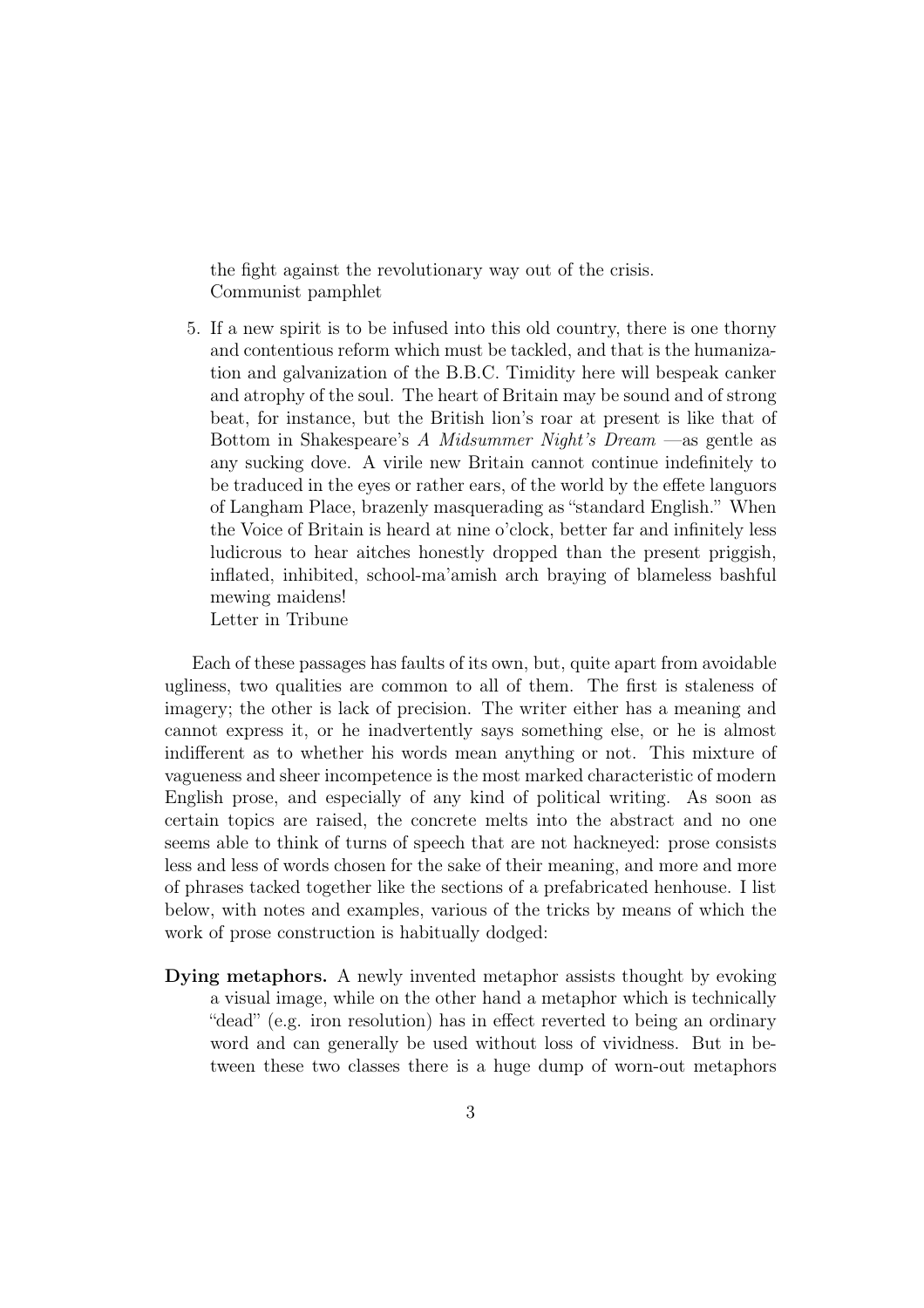which have lost all evocative power and are merely used because they save people the trouble of inventing phrases for themselves. Examples are: Ring the changes on, take up the cudgel for, toe the line, ride roughshod over, stand shoulder to shoulder with, play into the hands of, no axe to grind, grist to the mill, fishing in troubled waters, on the order of the day, Achilles' heel, swan song, hotbed. Many of these are used without knowledge of their meaning (what is a "rift," for instance?), and incompatible metaphors are frequently mixed, a sure sign that the writer is not interested in what he is saying. Some metaphors now current have been twisted out of their original meaning withouth those who use them even being aware of the fact. For example, toe the line is sometimes written as *tow the line*. Another example is *the hammer and the anvil*, now always used with the implication that the anvil gets the worst of it. In real life it is always the anvil that breaks the hammer, never the other way about: a writer who stopped to think what he was saying would avoid perverting the original phrase.

Operators or verbal false limbs. These save the trouble of picking out appropriate verbs and nouns, and at the same time pad each sentence with extra syllables which give it an appearance of symmetry. Characteristic phrases are render inoperative, militate against, make contact with, be subjected to, give rise to, give grounds for, have the effect of, play a leading part (role) in, make itself felt, take effect, exhibit a tendency to, serve the purpose of, etc.,etc. The keynote is the elimination of simple verbs. Instead of being a single word, such as break, stop, spoil, mend, kill, a verb becomes a phrase, made up of a noun or adjective tacked on to some general-purpose verb such as prove, serve, form, play, render. In addition, the passive voice is wherever possible used in preference to the active, and noun constructions are used instead of gerunds (by examination of instead of by examining). The range of verbs is further cut down by means of the -ize and de- formations, and the banal statements are given an appearance of profundity by means of the *not un*formation. Simple conjunctions and prepositions are replaced by such phrases as with respect to, having regard to, the fact that, by dint of, in view of, in the interests of, on the hypothesis that; and the ends of sentences are saved by anticlimax by such resounding commonplaces as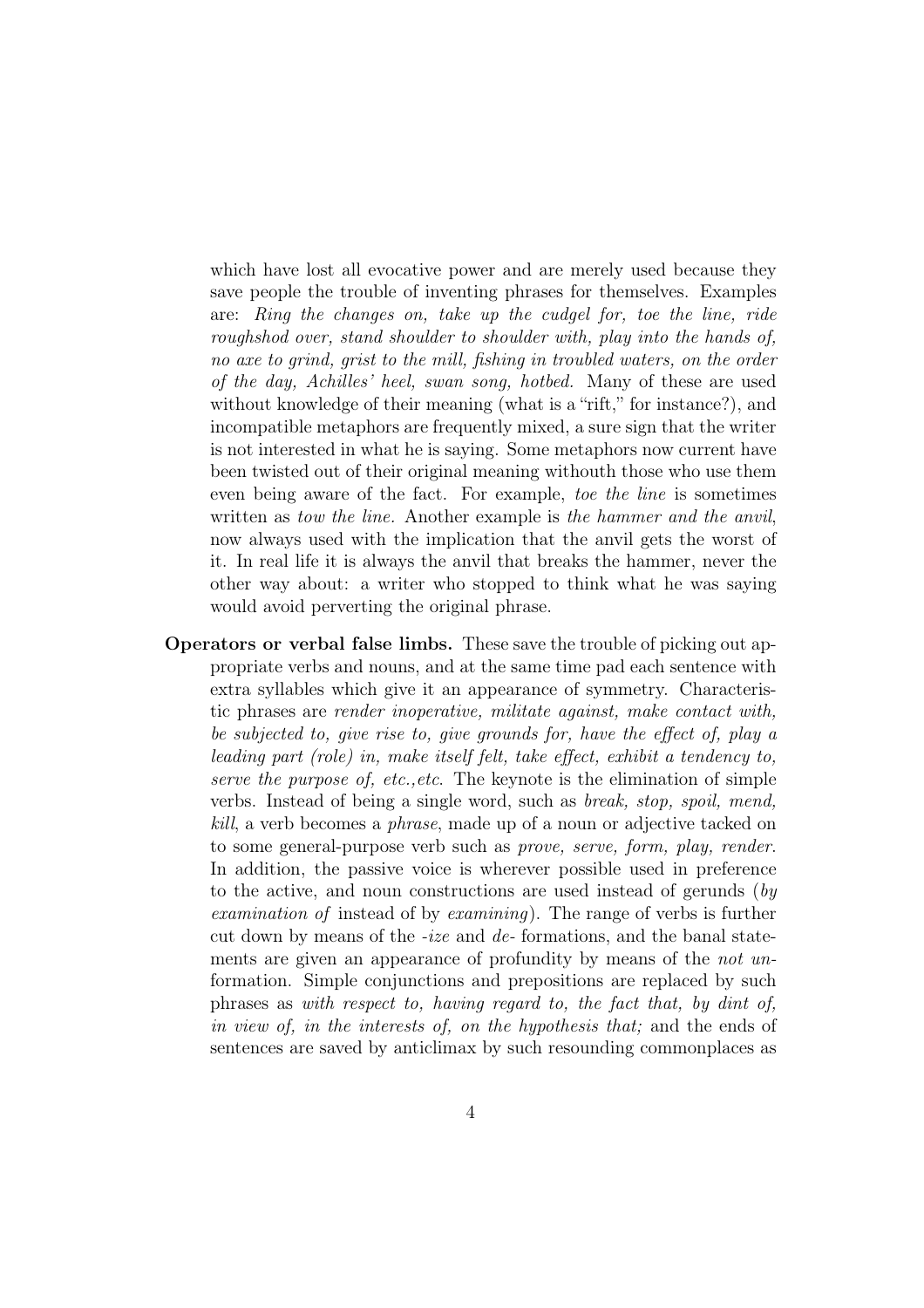greatly to be desired, cannot be left out of account, a development to be expected in the near future, deserving of serious consideration, brought to a satisfactory conclusion, and so on and so forth.

- Pretentious diction. Words like *phenomenon*, *element*, *individual* (as noun), objective, categorical, effective, virtual, basic, primary, promote, constitute, exhibit, exploit, utilize, eliminate, liquidate, are used to dress up a simple statement and give an air of scientific impartiality to biased judgements. Adjectives like epoch-making, epic, historic, unforgettable, triumphant, age-old, inevitable, inexorable, veritable, are used to dignify the sordid process of international politics, while writing that aims at glorifying war usually takes on an archaic color, its characteristic words being: realm, throne, chariot, mailed fist, trident, sword, shield, buckler, banner, jackboot, clarion. Foreign words and expressions such as cul de sac, ancien régime, deus ex machina, mutatis mutandis, status quo, gleichschaltung, weltanschauung, are used to give an air of culture and elegance. Except for the useful abbreviations *i.e.*, *e.g.*, and *etc.*, there is no real need for any of the hundreds of foreign phrases now current in the English language. Bad writers, and especially scientific, political, and sociological writers, are nearly always haunted by the notion that Latin or Greek words are grander than Saxon ones, and unnecessary words like expedite, ameliorate, predict, extraneous, deracinated, clandestine, subaqueous, and hundreds of others constantly gain ground from their Anglo-Saxon numbers. The jargon peculiar to Marxist writing (hyena, hangman, cannibal, petty bourgeois, these gentry, lackey, flunkey, mad dog, White Guard, etc.) consists largely of words translated from Russian, German, or French; but the normal way of coining a new word is to use Latin or Greek root with the appropriate affix and, where necessary, the -ize formation. It is often easier to make up words of this kind (deregionalize, impermissible, extramarital, non-fragmentary and so forth) than to think up the English words that will cover one's meaning. The result, in general, is an increase in slovenliness and vagueness.
- Meaningless words. In certain kinds of writing, particularly in art criticism and literary criticism, it is normal to come across long passages which are almost completely lacking in meaning. Words like romantic, plastic, values, human, dead, sentimental, natural, vitality, as used in art crit-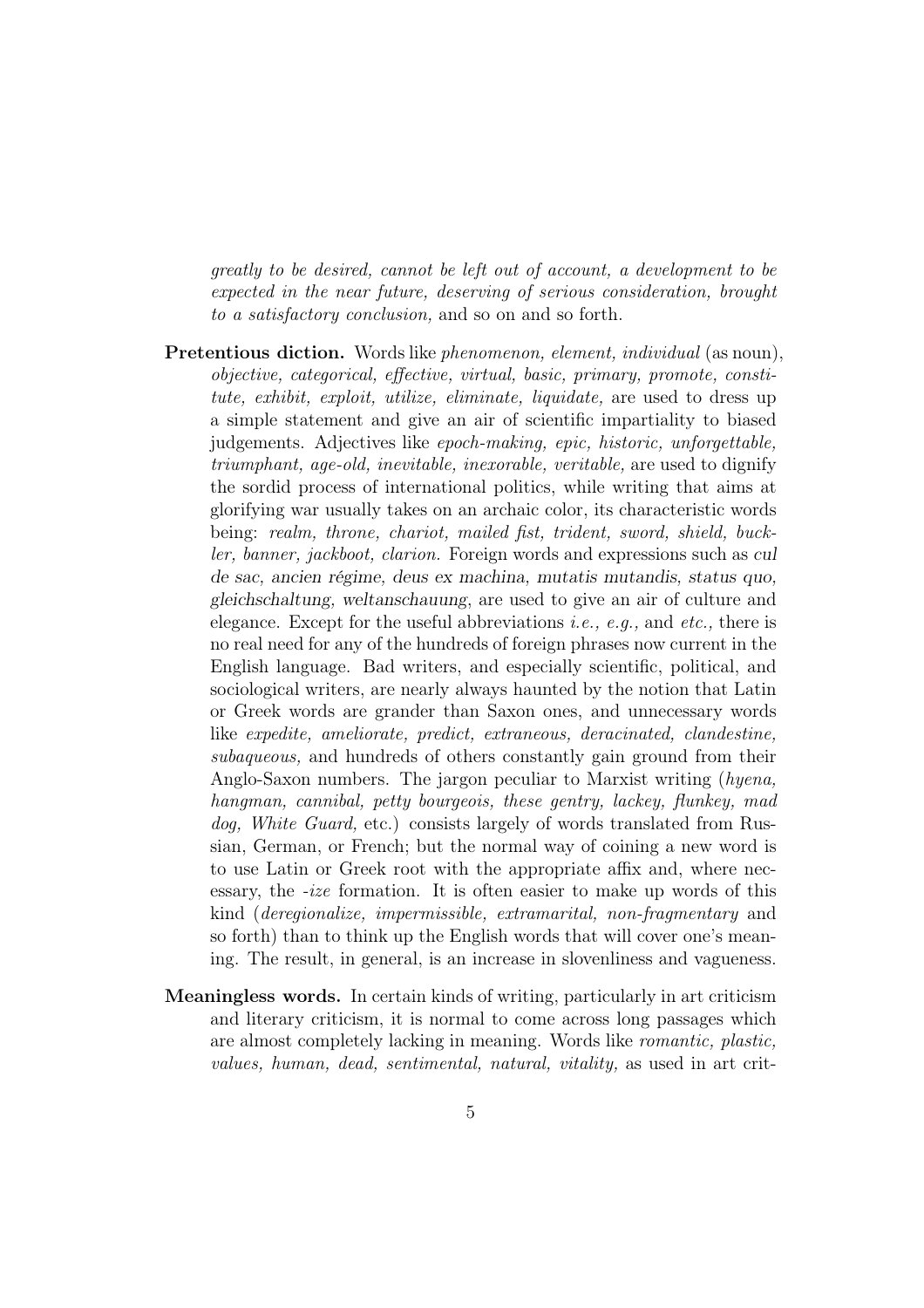icism, are strictly meaningless, in the sense that they not only do not point to any discoverable object, but are hardly ever expected to do so by the reader. When one critic writes, "The outstanding feature of Mr. X's work is its living quality," while another writes, "The immediately striking thing about Mr. X's work is its peculiar deadness," the reader accepts this as a simple difference opinion. If words like black and white were involved, instead of the jargon words dead and living, he would see at once that language was being used in an improper way. Many political words are similarly abused. The word Fascism has now no meaning except in so far as it signifies "something not desirable." The words democracy, socialism, freedom, patriotic, realistic, justice have each of them several different meanings which cannot be reconciled with one another. In the case of a word like democracy, not only is there no agreed definition, but the attempt to make one is resisted from all sides. It is almost universally felt that when we call a country democratic we are praising it: consequently the defenders of every kind of regime claim that it is a democracy, and fear that they might have to stop using that word if it were tied down to any one meaning. Words of this kind are often used in a consciously dishonest way. That is, the person who uses them has his own private definition, but allows his hearer to think he means something quite different. Statements like Marshal Pétain was a true patriot, The Soviet press is the freest in the world, The Catholic Church is opposed to persecution, are almost always made with intent to deceive. Other words used in variable meanings, in most cases more or less dishonestly, are: class, totalitarian, science, progressive, reactionary, bourgeois, equality.

Now that I have made this catalogue of swindles and perversions, let me give another example of the kind of writing that they lead to. This time it must of its nature be an imaginary one. I am going to translate a passage of good English into modern English of the worst sort. Here is a well-known verse from Ecclesiastes:

I returned and saw under the sun, that the race is not to the swift, nor the battle to the strong, neither yet bread to the wise, nor yet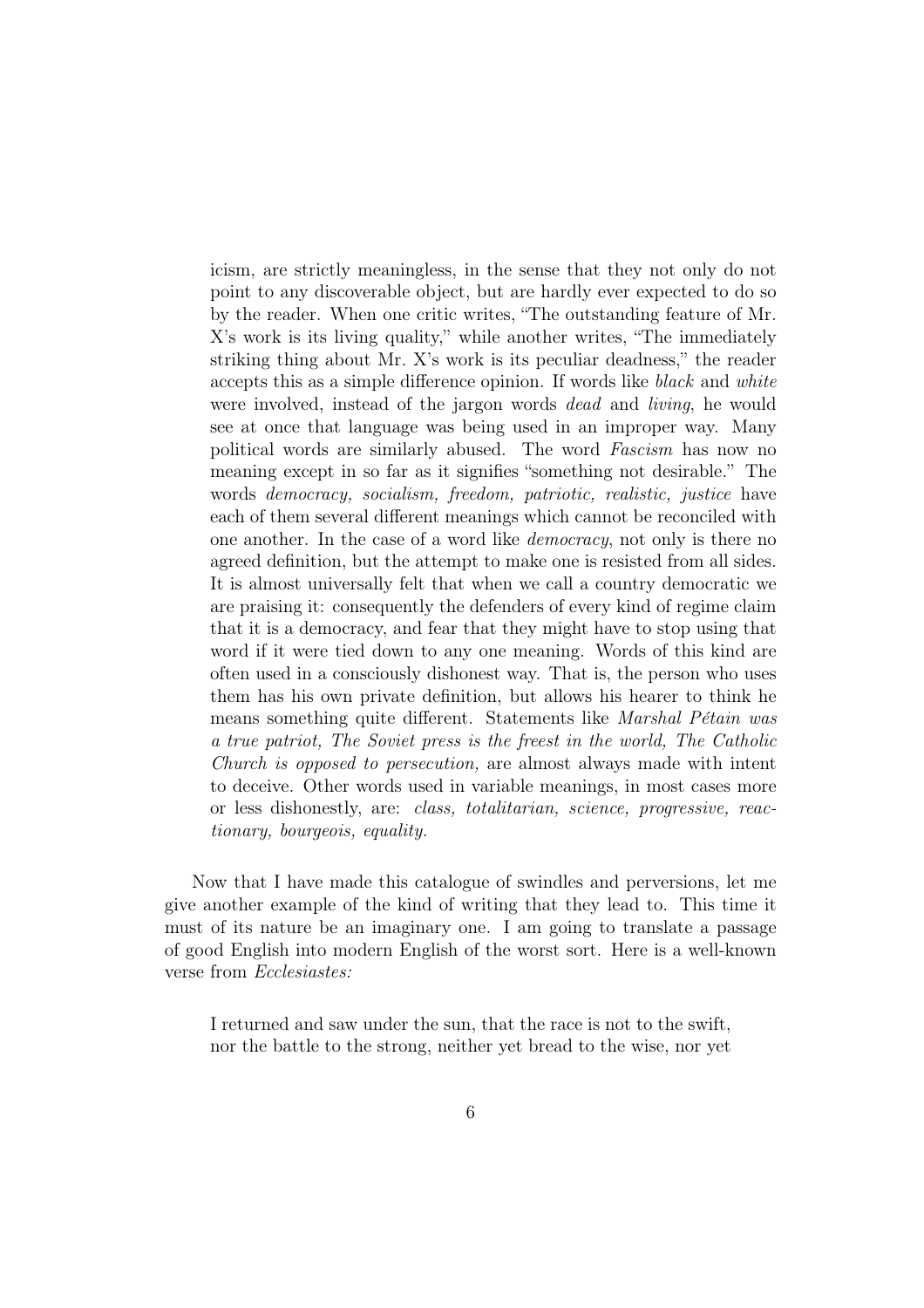riches to men of understanding, nor yet favour to men of skill; but time and chance happeneth to them all.

Here it is in modern English:

Objective considerations of contemporary phenomena compel the conclusion that success or failure in competitive activities exhibits no tendency to be commensurate with innate capacity, but that a considerable element of the unpredictable must invariably be taken into account.

This is a parody, but not a very gross one. Exhibit (3) above, for instance, contains several patches of the same kind of English. It will be seen that I have not made a full translation. The beginning and ending of the sentence follow the original meaning fairly closely, but in the middle the concrete illustrations —race, battle, bread— dissolve into the vague phrases "success or failure in competitive activities." This had to be so, because no modern writer of the kind I am discussing —no one capable of using phrases like "objective considerations of contemporary phenomena"— would ever tabulate his thoughts in that precise and detailed way. The whole tendency of modern prose is away from concreteness. Now analyze these two sentences a little more closely. The first contains forty-nine words but only sixty syllables, and all its words are those of everyday life. The second contains thirty-eight words of ninety syllables: eighteen of those words are from Latin roots, and one from Greek. The first sentence contains six vivid images, and only one phrase ("time and chance") that could be called vague. The second contains not a single fresh, arresting phrase, and in spite of its ninety syllables it gives only a shortened version of the meaning contained in the first. Yet without a doubt it is the second kind of sentence that is gaining ground in modern English. I do not want to exaggerate. This kind of writing is not yet universal, and outcrops of simplicity will occur here and there in the worst-written page. Still, if you or I were told to write a few lines on the uncertainty of human fortunes, we should probably come much nearer to my imaginary sentence than to the one from Ecclesiastes.

As I have tried to show, modern writing at its worst does not consist in picking out words for the sake of their meaning and inventing images in order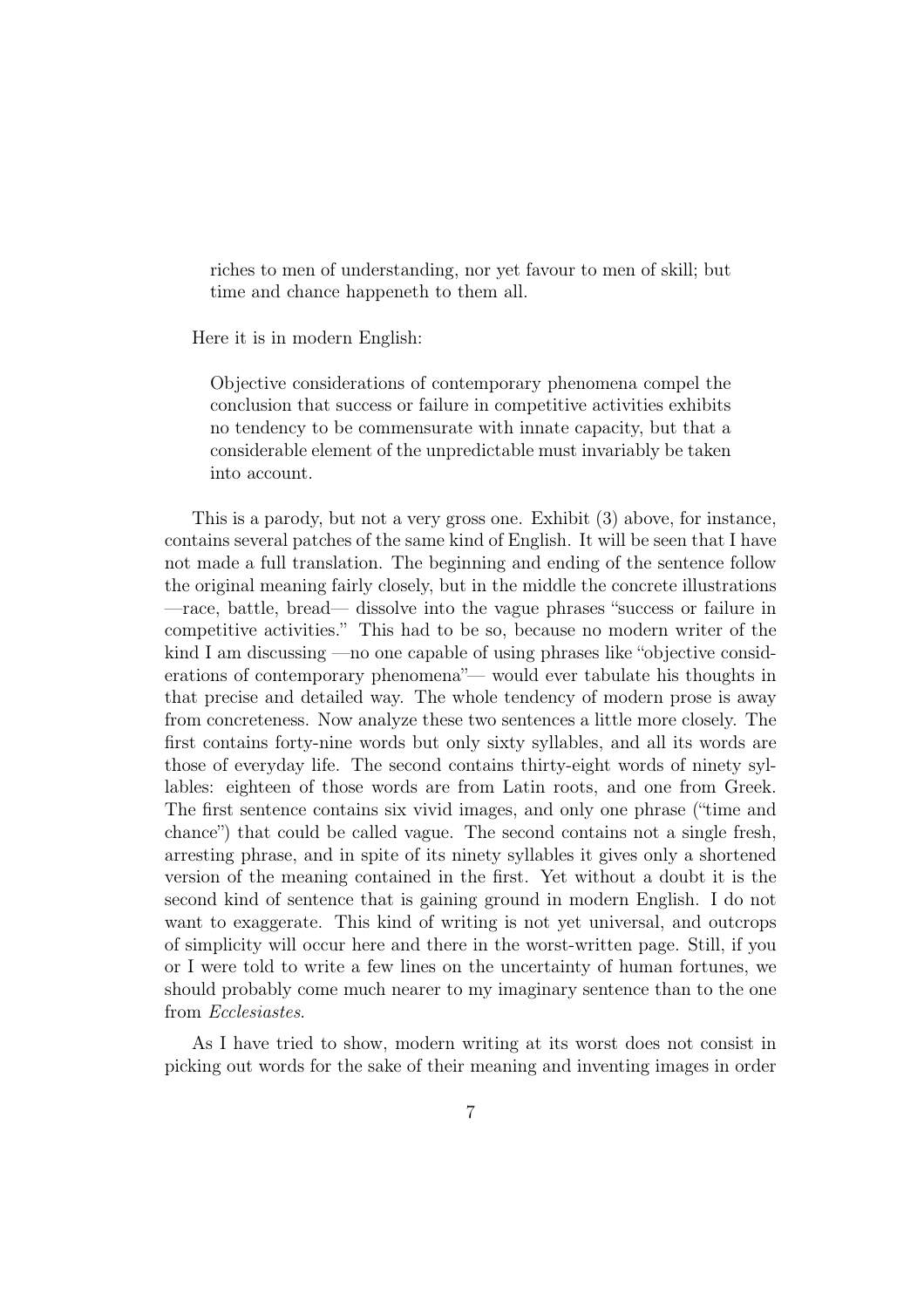to make the meaning clearer. It consists in gumming together long strips of words which have already been set in order by someone else, and making the results presentable by sheer humbug. The attraction of this way of writing is that it is easy. It is easier —even quicker, once you have the habit— to say In my opinion it is not an unjustifiable assumption that than to say I think. If you use ready-made phrases, you not only don't have to hunt about for the words; you also don't have to bother with the rhythms of your sentences since these phrases are generally so arranged as to be more or less euphonious. When you are composing in a hurry —when you are dictating to a stenographer, for instance, or making a public speech— it is natural to fall into a pretentious, Latinized style. Tags like a consideration which we should do well to bear in mind or a conclusion to which all of us would readily assent will save many a sentence from coming down with a bump. By using stale metaphors, similes, and idioms, you save much mental effort, at the cost of leaving your meaning vague, not only for your reader but for yourself. This is the significance of mixed metaphors. The sole aim of a metaphor is to call up a visual image. When these images clash —as in The Fascist octopus has sung its swan song, the jackboot is thrown into the melting pot— it can be taken as certain that the writer is not seeing a mental image of the objects he is naming; in other words he is not really thinking. Look again at the examples I gave at the beginning of this essay. Professor Laski (1) uses five negatives in fifty three words. One of these is superfluous, making nonsense of the whole passage, and in addition there is the slip —alien for akin— making further nonsense, and several avoidable pieces of clumsiness which increase the general vagueness. Professor Hogben (2) plays ducks and drakes with a battery which is able to write prescriptions, and, while disapproving of the everyday phrase put up with, is unwilling to look egregious up in the dictionary and see what it means; (3), if one takes an uncharitable attitude towards it, is simply meaningless: probably one could work out its intended meaning by reading the whole of the article in which it occurs. In (4), the writer knows more or less what he wants to say, but an accumulation of stale phrases chokes him like tea leaves blocking a sink. In (5), words and meaning have almost parted company. People who write in this manner usually have a general emotional meaning they dislike one thing and want to express solidarity with another— but they are not interested in the detail of what they are saying. A scrupulous writer, in every sentence that he writes, will ask himself at least four questions, thus: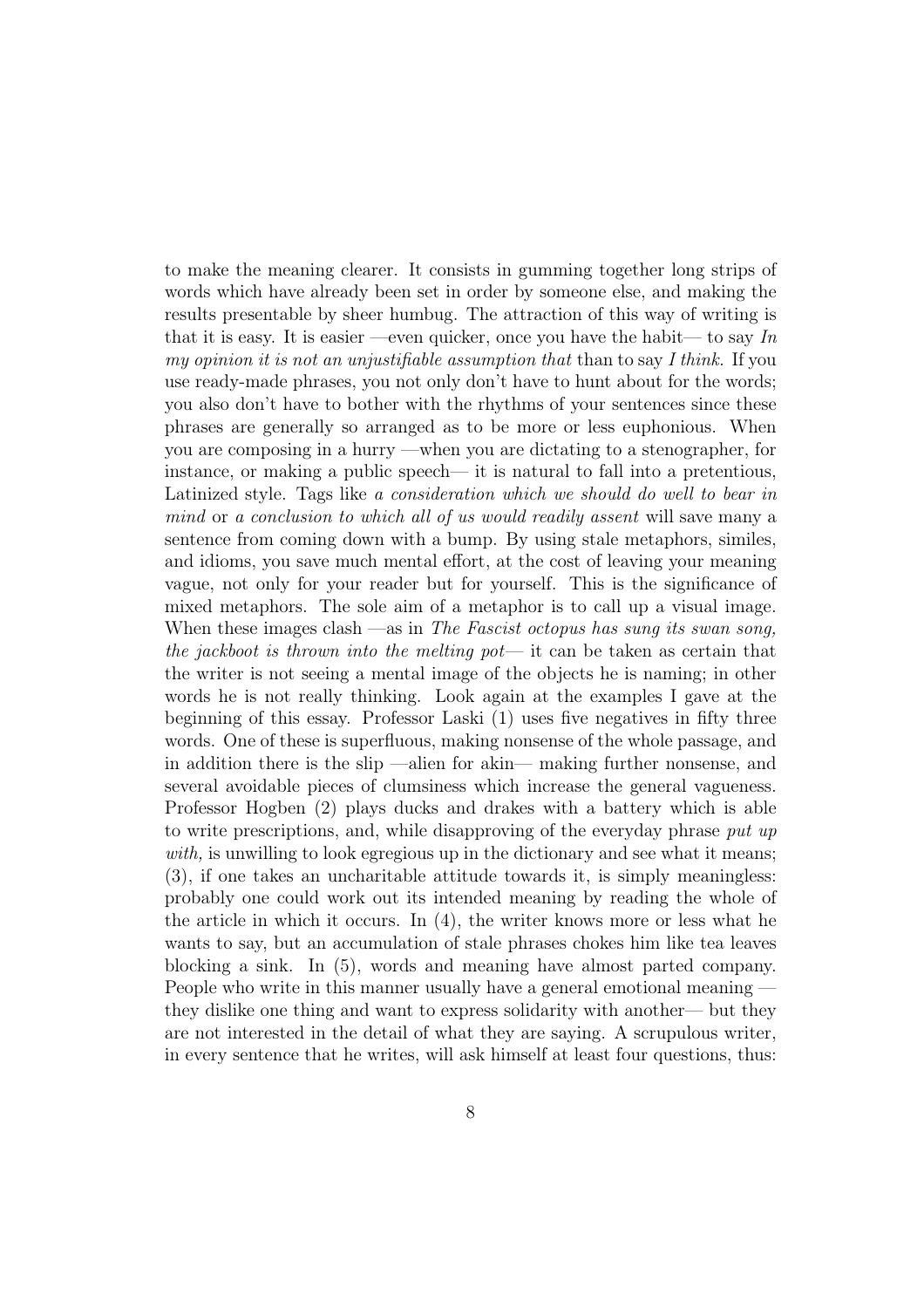- 1. What am I trying to say?
- 2. What words will express it?
- 3. What image or idiom will make it clearer?
- 4. Is this image fresh enough to have an effect?

And he will probably ask himself two more:

- 1. Could I put it more shortly?
- 2. Have I said anything that is avoidably ugly?

But you are not obliged to go to all this trouble. You can shirk it by simply throwing your mind open and letting the ready-made phrases come crowding in. The will construct your sentences for you —even think your thoughts for you, to a certain extent— and at need they will perform the important service of partially concealing your meaning even from yourself. It is at this point that the special connection between politics and the debasement of language becomes clear.

In our time it is broadly true that political writing is bad writing. Where it is not true, it will generally be found that the writer is some kind of rebel, expressing his private opinions and not a "party line." Orthodoxy, of whatever color, seems to demand a lifeless, imitative style. The political dialects to be found in pamphlets, leading articles, manifestoes, White papers and the speeches of undersecretaries do, of course, vary from party to party, but they are all alike in that one almost never finds in them a fresh, vivid, homemade turn of speech. When one watches some tired hack on the platform mechanically repeating the familiar phrases —bestial, atrocities, iron heel, bloodstained tyranny, free peoples of the world, stand shoulder to shoulder— one often has a curious feeling that one is not watching a live human being but some kind of dummy: a feeling which suddenly becomes stronger at moments when the light catches the speaker's spectacles and turns them into blank discs which seem to have no eyes behind them. And this is not altogether fanciful. A speaker who uses that kind of phraseology has gone some distance toward turning himself into a machine. The appropriate noises are coming out of his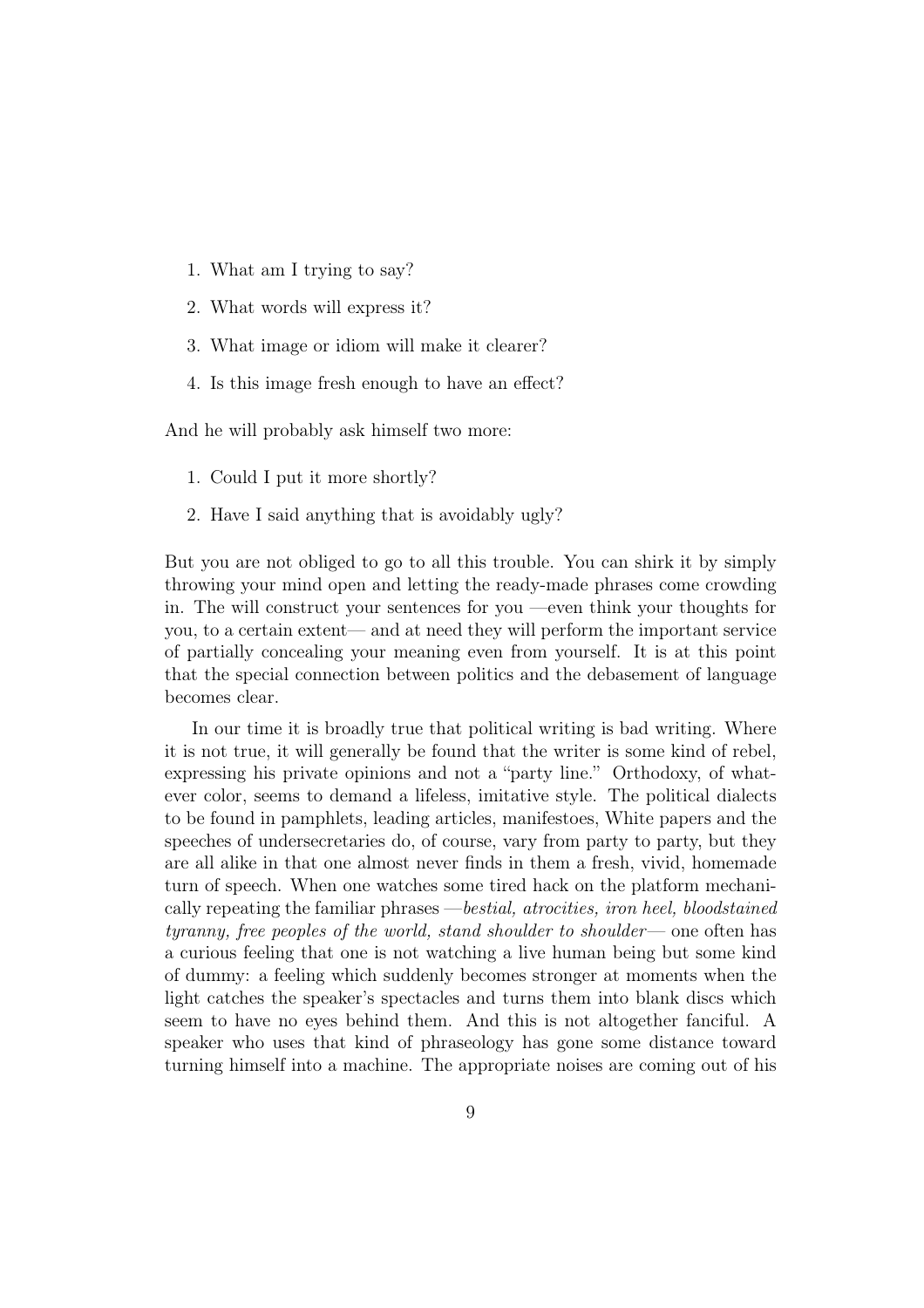larynx, but his brain is not involved as it would be if he were choosing his words for himself. If the speech he is making is one that he is accustomed to make over and over again, he may be almost unconscious of what he is saying, as one is when one utters the responses in church. And this reduced state of consciousness, if not indispensable, is at any rate favorable to political conformity.

In our time, political speech and writing are largely the defense of the indefensible. Things like the continuance of British rule in India, the Russian purges and deportations, the dropping of the atom bombs on Japan, can indeed be defended, but only by arguments which are too brutal for most people to face, and which do not square with the professed aims of the political parties. Thus political language has to consist largely of euphemism, questionbegging and sheer cloudy vagueness. Defenseless villages are bombarded from the air, the inhabitants driven out into the countryside, the cattle machinegunned, the huts set on fire with incendiary bullets: this is called pacification. Millions of peasants are robbed of their farms and sent trudging along the roads with no more than they can carry: this is called *transfer of population* or rectification of frontiers. People are imprisoned for years without trial, or shot in the back of the neck or sent to die of scurvy in Arctic lumber camps: this is called *elimination of unreliable elements*. Such phraseology is needed if one wants to name things without calling up mental pictures of them. Consider for instance some comfortable English professor defending Russian totalitarianism. He cannot say outright, "I believe in killing off your opponents when you can get good results by doing so." Probably, therefore, he will say something like this:

"While freely conceding that the Soviet regime exhibits certain features which the humanitarian may be inclined to deplore, we must, I think, agree that a certain curtailment of the right to political opposition is an unavoidable concomitant of transitional periods, and that the rigors which the Russian people have been called upon to undergo have been amply justified in the sphere of concrete achievement."

The inflated style itself is a kind of euphemism. A mass of Latin words falls upon the facts like soft snow, blurring the outline and covering up all the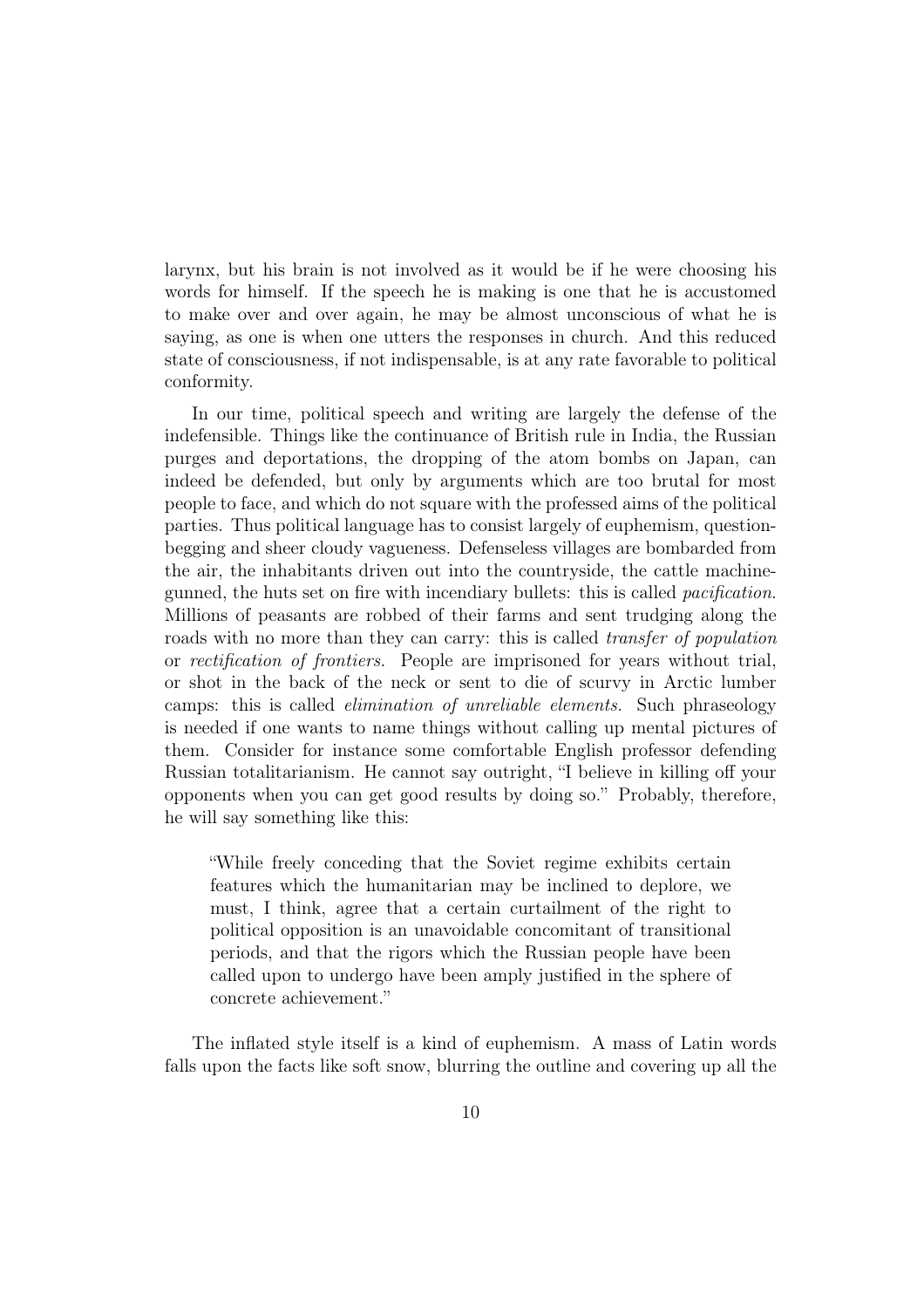details. The great enemy of clear language is insincerity. When there is a gap between one's real and one's declared aims, one turns as it were instinctively to long words and exhausted idioms, like a cuttlefish spurting out ink. In our age there is no such thing as "keeping out of politics." All issues are political issues, and politics itself is a mass of lies, evasions, folly, hatred, and schizophrenia. When the general atmosphere is bad, language must suffer. I should expect to find —this is a guess which I have not sufficient knowledge to verify— that the German, Russian and Italian languages have all deteriorated in the last ten or fifteen years, as a result of dictatorship.

But if thought corrupts language, language can also corrupt thought. A bad usage can spread by tradition and imitation even among people who should and do know better. The debased language that I have been discussing is in some ways very convenient. Phrases like a not unjustifiable assumption, leaves much to be desired, would serve no good purpose, a consideration which we should do well to bear in mind, are a continuous temptation, a packet of aspirins always at one's elbow. Look back through this essay, and for certain you will find that I have again and again committed the very faults I am protesting against. By this morning's post I have received a pamphlet dealing with conditions in Germany. The author tells me that he "felt impelled" to write it. I open it at random, and here is almost the first sentence I see: "[The Allies] have an opportunity not only of achieving a radical transformation of Germany's social and political structure in such a way as to avoid a nationalistic reaction in Germany itself, but at the same time of laying the foundations of a co-operative and unified Europe." You see, he "feels impelled" to write —feels, presumably, that he has something new to say— and yet his words, like cavalry horses answering the bugle, group themselves automatically into the familiar dreary pattern. This invasion of one's mind by ready-made phrases (lay the foundations, achieve a radical transformation) can only be prevented if one is constantly on guard against them, and every such phrase anaesthetizes a portion of one's brain.

I said earlier that the decadence of our language is probably curable. Those who deny this would argue, if they produced an argument at all, that language merely reflects existing social conditions, and that we cannot influence its development by any direct tinkering with words and constructions. So far as the general tone or spirit of a language goes, this may be true, but it is not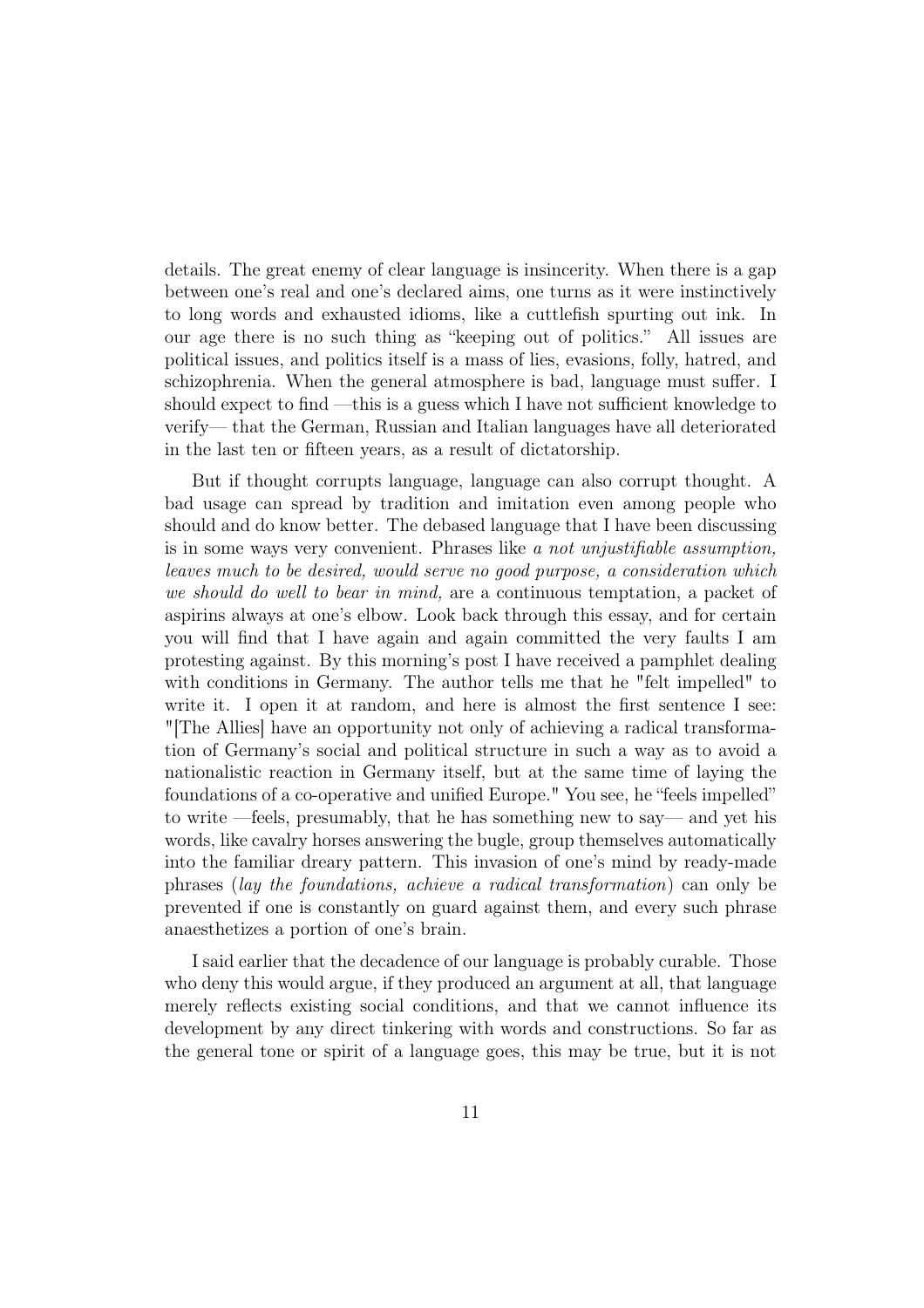true in detail. Silly words and expressions have often disappeared, not through any evolutionary process but owing to the conscious action of a minority. Two recent examples were *explore every avenue* and *leave no stone unturned*, which were killed by the jeers of a few journalists. There is a long list of flyblown metaphors which could similarly be got rid of if enough people would interest themselves in the job; and it should also be possible to laugh the not unformation out of existence, to reduce the amount of Latin and Greek in the average sentence, to drive out foreign phrases and strayed scientific words, and, in general, to make pretentiousness unfashionable. But all these are minor points. The defense of the English language implies more than this, and perhaps it is best to start by saying what it does not imply.

To begin with it has nothing to do with archaism, with the salvaging of obsolete words and turns of speech, or with the setting up of a "standard English" which must never be departed from. On the contrary, it is especially concerned with the scrapping of every word or idiom which has outworn its usefulness. It has nothing to do with correct grammar and syntax, which are of no importance so long as one makes one's meaning clear, or with the avoidance of Americanisms, or with having what is called a "good prose style." On the other hand, it is not concerned with fake simplicity and the attempt to make written English colloquial. Nor does it even imply in every case preferring the Saxon word to the Latin one, though it does imply using the fewest and shortest words that will cover one's meaning. What is above all needed is to let the meaning choose the word, and not the other way around. In prose, the worst thing one can do with words is surrender to them. When you think of a concrete object, you think wordlessly, and then, if you want to describe the thing you have been visualizing you probably hunt about until you find the exact words that seem to fit it. When you think of something abstract you are more inclined to use words from the start, and unless you make a conscious effort to prevent it, the existing dialect will come rushing in and do the job for you, at the expense of blurring or even changing your meaning. Probably it is better to put off using words as long as possible and get one's meaning as clear as one can through pictures and sensations. Afterward one can choose —not simply accept— the phrases that will best cover the meaning, and then switch round and decide what impressions one's words are likely to make on another person. This last effort of the mind cuts out all stale or mixed images, all prefabricated phrases, needless repetitions,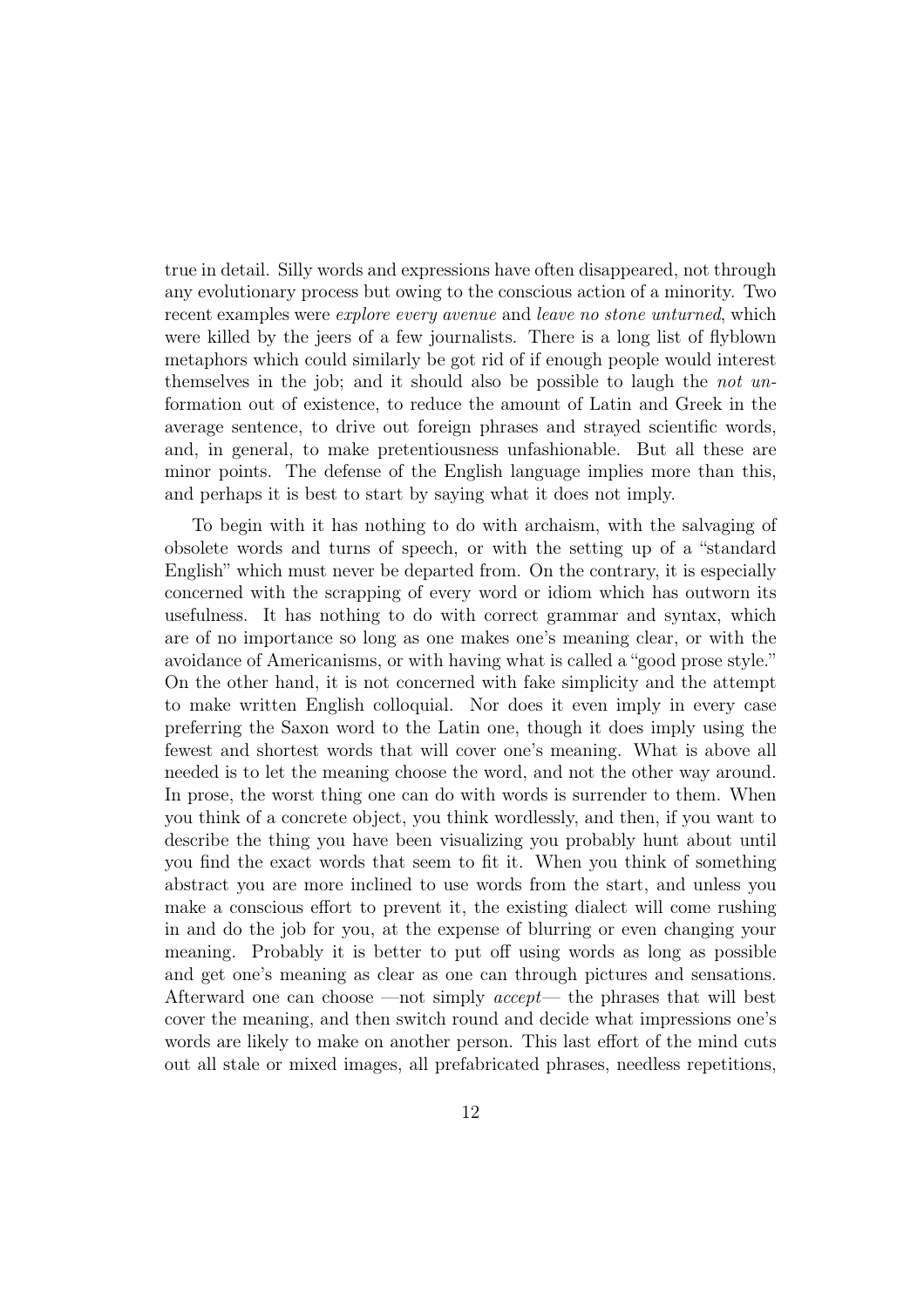and humbug and vagueness generally. But one can often be in doubt about the effect of a word or a phrase, and one needs rules that one can rely on when instinct fails. I think the following rules will cover most cases:

- 1. Never use a metaphor, simile, or other figure of speech which you are used to seeing in print.
- 2. Never use a long word where a short one will do.
- 3. If it is possible to cut a word out, always cut it out.
- 4. Never use the passive where you can use the active.
- 5. Never use a foreign phrase, a scientific word, or a jargon word if you can think of an everyday English equivalent.
- 6. Break any of these rules sooner than say anything outright barbarous.

These rules sound elementary, and so they are, but they demand a deep change of attitude in anyone who has grown used to writing in the style now fashionable. One could keep all of them and still write bad English, but one could not write the kind of stuff that I quoted in those five specimens at the beginning of this article.

I have not here been considering the literary use of language, but merely language as an instrument for expressing and not for concealing or preventing thought. Stuart Chase and others have come near to claiming that all abstract words are meaningless, and have used this as a pretext for advocating a kind of political quietism. Since you don't know what Fascism is, how can you struggle against Fascism? One need not swallow such absurdities as this, but one ought to recognize that the present political chaos is connected with the decay of language, and that one can probably bring about some improvement by starting at the verbal end. If you simplify your English, you are freed from the worst follies of orthodoxy. You cannot speak any of the necessary dialects, and when you make a stupid remark its stupidity will be obvious, even to yourself. Political language —and with variations this is true of all political parties, from Conservatives to Anarchists— is designed to make lies sound truthful and murder respectable, and to give an appearance of solidity to pure